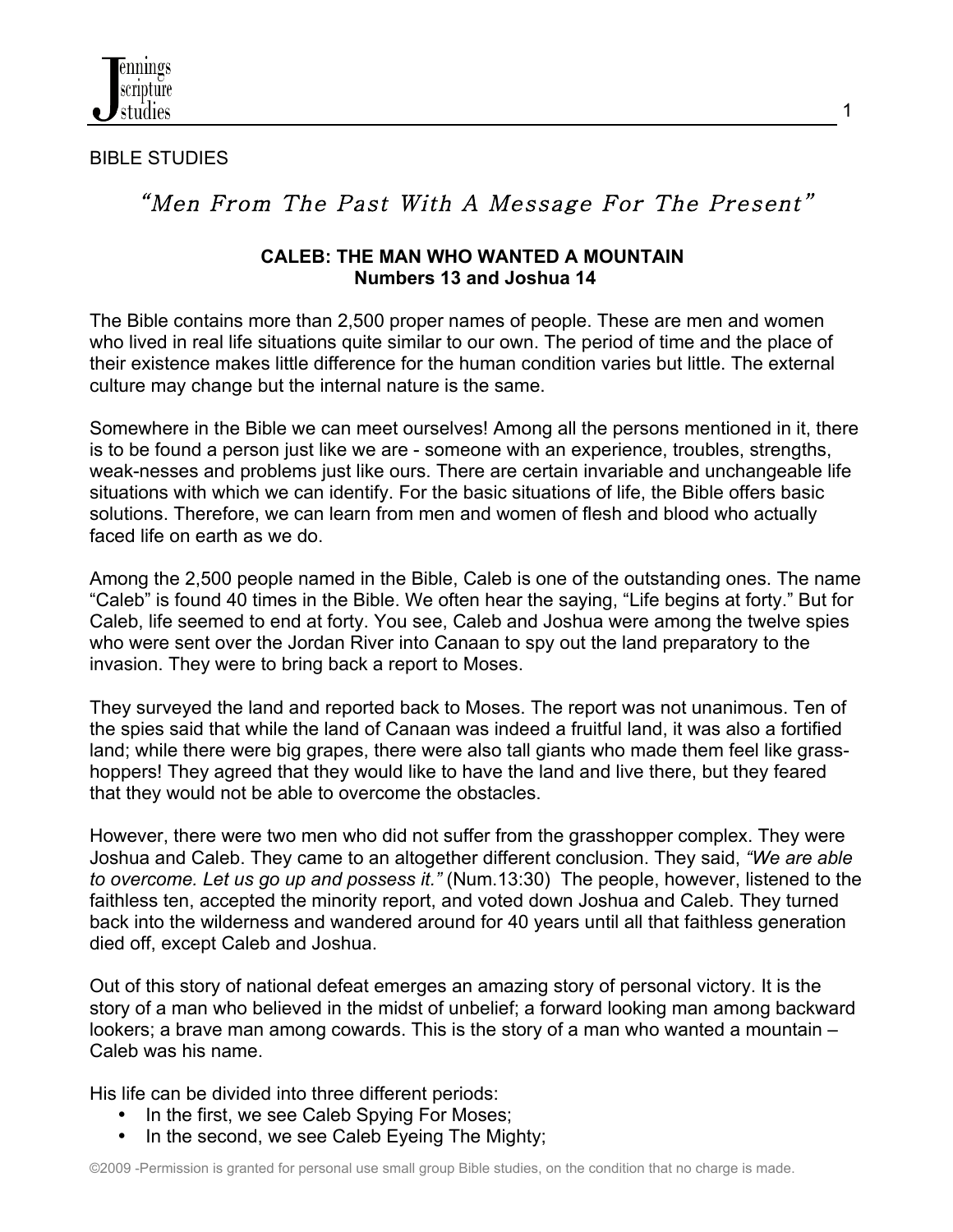• In the third, we have Caleb Claiming His Mountain.

Let us follow this unusual man through these three periods in his life and learn lessons for our lives from his life.

# **I. CALEB, SPYING FOR MOSES.**

*"From the tribe of Judah, Caleb the son of Jephunneh …. Then Moses sent them to spy out the land of Canaan, and said to them, "Go up this way into the South, and go up to the mountains, and see what the land is like."* (Numbers 13:6 & 17)

Caleb was one of the twelve spies sent out by Moses to go ahead and survey the land of Canaan. He was one of the first to set foot in the land that Israel would later occupy.

# **A.** *The Responsibilities That He Had.*

Canaan was new territory. It was wise to check it out and, as Moses said, *"Go up this way into the South, and go up to the mountains, and see what the land is like: whether the people who dwell in it are strong or weak, few or many; whether the land they dwell in is good or bad; whether the cities they inhabit are like camps or strongholds; whether the land is rich or poor; and whether there are forests there or not. Be of good courage. And bring some of the fruit of the land." Now the time was the season of the first ripe grapes."* (Numbers 13:17-20)

#### *Caleb was to be a prospector.*

He was to reconnoiter the status of the enemy forces, check out the fortifications, forests and the fruit of the land and when he had done this he reported that it was a land that *"flows with milk and honey."* (Numbers 13:27) That is, it was a land of plenty.

There are few today who can see the great prospects that lie ahead of us in the service of the Lord. Relatively few can visualize the prospects that a new day, a new year can bring. Few can see the opportunities of advancing the cause of Christ or building a great work for God. For every prospector there are ten objectors; for every optimist there are many pessimists; for every believer there are myriads of doubters. Which are you? Caleb could have written the following words:

> "Faith, mighty faith, the promise sees And looks to God alone; Laughs at impossibilities and cries, "It shall be done!"

#### *Caleb was a pathfinder.*

James Fennimore Cooper wrote a book that was one of my favorites when I was in High School titled, "The Pathfinder." Caleb was a pathfinder for God's people as they prepared to occupy their new homeland. He was an explorer blazing new trails for others who were to follow. So have been all great Christian leaders of the past such as Carey, Judson, Livingstone, Hudson Taylor etc. They went out forging new trails that others would walk. That was what Caleb was doing. He, along with all those who are mentioned in Hebrews chapter 11, are witnesses to us that walking by faith encourages others to follow.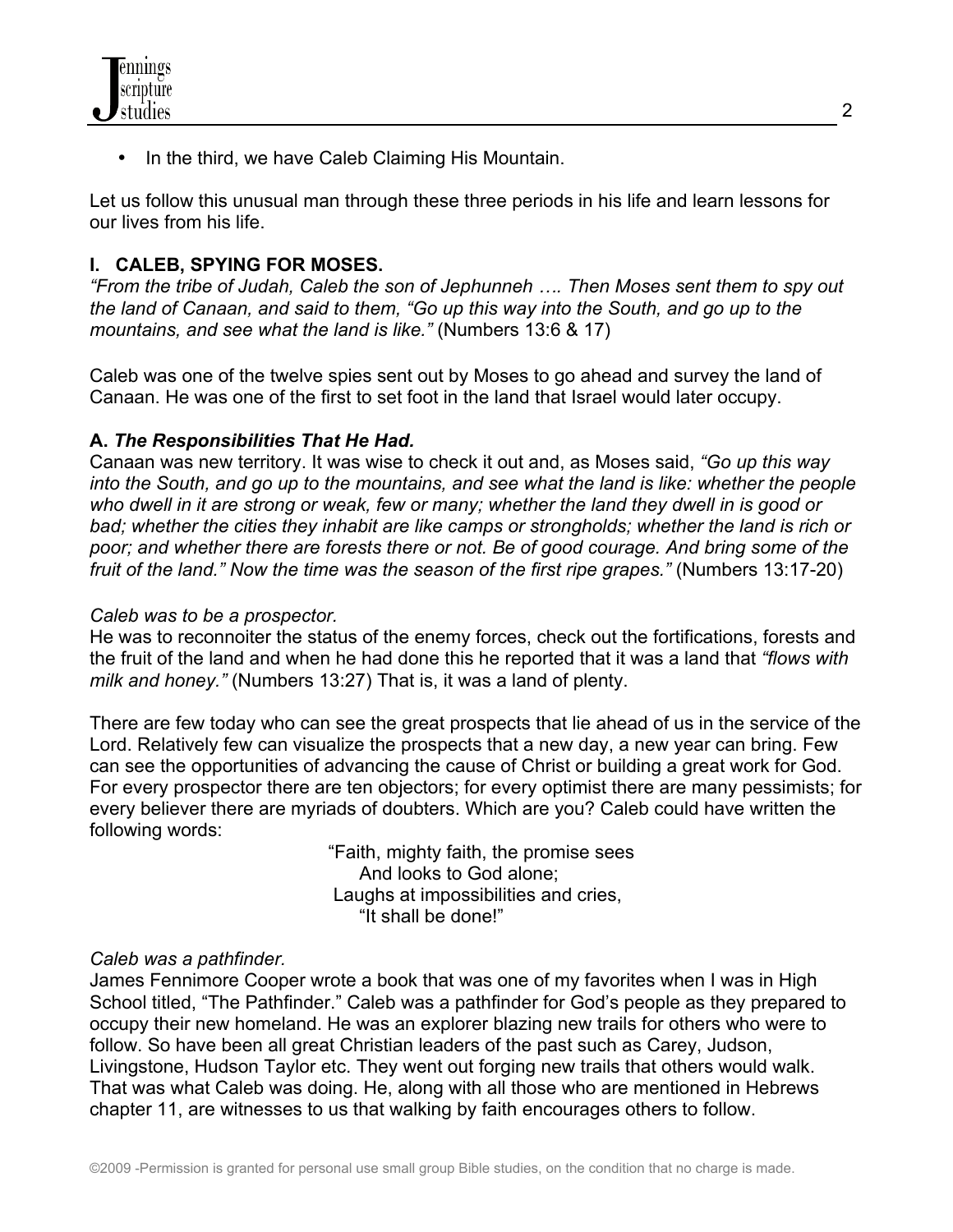#### *Caleb was a pioneer.*

Pioneers do not sit in chaise lounges and make discoveries. Pioneers love to explore new frontiers and unearth treasures. It was while Caleb was pioneering for God that he made a discovery that changed his life. One day as he was spying out the land he came to a mountain top with a breath-taking view. He looked out on a fertile place called Hebron and said to himself, "This is for me!"

It was there that Abraham had lived nearly 500 years before and it was here that Abraham, Sarah, Isaac and Rebekah, Jacob and Leah were buried. Caleb wanted this choice mountainous area even though it was now inhabited by giant-sized men. He set his heart on it that day and as he started back to report to Moses, he said to himself, "Someday, with God's help, I'll be back!"

We need more pioneers for God today. Not pioneers in the sense that we make new geographical discoveries, but men and women who will dare to be different, who will embark on a faith venture and reclaim lost territory for God in their own lives; who will throw themselves unreservedly into the fight for the faith and extend themselves in order to extend the cause of Christ in the enemy territory of this world.

# **B.** *The Risks That He Ran.*

The spies came back from exploring Canaan and ten of them "Saw giants affrightingly tall; two saw God and knew they would fall!" This is the scriptural account:

*"We went to the land where you sent us. It truly flows with milk and honey, and this is its fruit. Nevertheless the people who dwell in the land are strong; the cities are fortified and very large; moreover we saw the descendants of Anak there. The Amalekites dwell in the land of the South; the Hittites, the Jebusites, and the Amorites dwell in the mountains; and the Canaanites dwell by the sea and along the banks of the Jordan." Then Caleb quieted the people before Moses, and said, "Let us go up at once and take possession, for we are well able to overcome it." But the men who had gone up with him said, "We are not able to go up against the people, for they are stronger than we."* (Numbers 13:27-31)

There are risks to be run when we pioneer for God. This is one reason why there are few prospectors, pathfinders and pioneers blazing new trails in mission and ministry. We like to travel in well worn ruts. The risk of paving new paths is great. There is the risk of:

# *Aloneness.*

Caleb and Joshua stood alone against an entire nation. Not only were they in the minority among the 12 spies, but when they gave the minority report the people refused to believe them and turned back and died in the wilderness.

It is human to stand with the crowd; it is divine to stand alone amidst unbelief! It is man-like to follow the crowd, to go with the flow, to drift with the tide; it is God-like to follow a principle and stem the tide! It is natural to perpetuate fashion; it is spiritual to perpetuate faith. Faith has been out of fashion ever since Adam changed his robe of light for a garment of leaves. Faith must often stand alone. Consider this:

- Noah and his family built and voyaged alone;
- Abraham wandered and worshipped alone;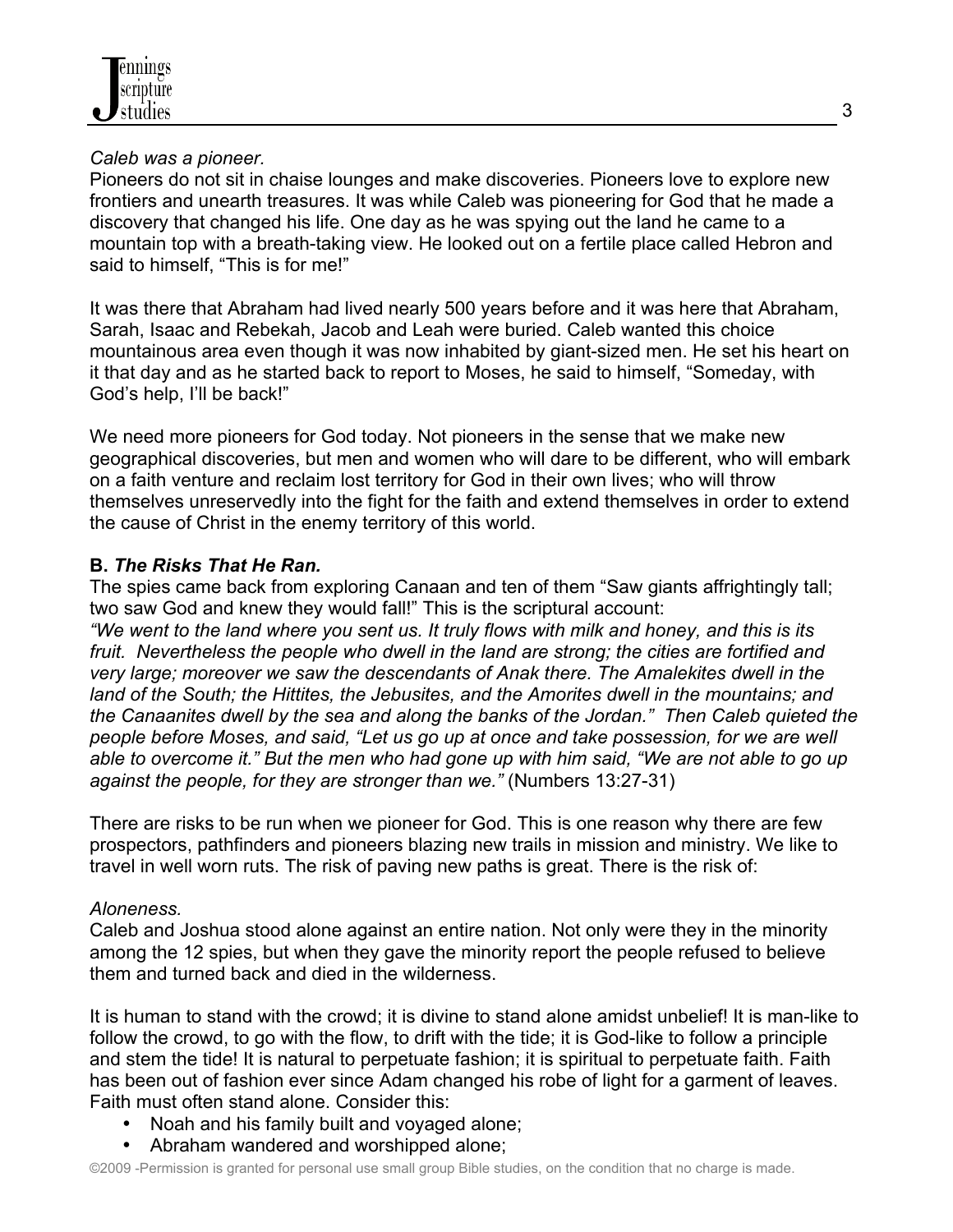

- Joseph dreamed great dreams and was left alone in the pit and prison;
- Elijah sacrificed on Mt. Carmel alone;
- Jeremiah prophesied and wept alone;
- Daniel prayed and was left with the lions alone;
- Paul said, "no man stood with me, all men forsook me."<br>• Jesus was often alone. He has been called "the lonely (
- Jesus was often alone. He has been called "the lonely Galilean."

God is looking for men and women who will stand for truth and duty at the cost of fame, fortune and friends, if need be.

#### *Misunderstanding.*

It is costly to sponsor a cause that the majority opposes. It is easy to maintain a guilty silence. But at the risk of being misunderstood and labeled "fanatic" Caleb hazarded all for God. Caleb had been to the mountain. He saw the vision clear; the others saw mists. Caleb looked through the eyes of faith, the others looked through the eyes of doubt. Mists hang about mountain tops. In spite of the mists, Caleb wanted that mountain. He had ascended above the mists. He had seen the clearer picture. Persons who cannot see through the mists must be content with living in the lowlands.

I believe that Caleb and Noah had this in common: they were the most misunderstood men of their respective days. Noah wanted a boat; Caleb a mountain. The populace of their days did not understand. The majority was living for the present while Noah and Caleb were living for the future. There is more to life than "now." Caleb said, "Give me that mountain! It will be but a little while and the mists will evaporate and the mountain will stand out in all its grandeur and the view from its summit will be worth the climb!"

#### *Unpopular.*

You can be sure that Caleb and Joshua were not popular with the other ten spies. Ten against two. He was a brave man among cowards, an assured man among skeptics. I challenge anyone to name from memory the ten spies who ran were faithless and fearful. They are all named for us but no one remembers faithlessness, cowards and quitters. We remember Caleb because he dared to risk everything for God.

What risks have you ever run for God in this anti-God world? Nothing ventured, nothing gained. I challenge you to forge ahead by faith and believe God for that mountainous matter that looms ahead of you.

C.T. Studd, a great missionary wrote:

 "Some want to live within the sound of church or chapel bell; I want to run a rescue shop within a yard of hell."

I want to be a Caleb type Christian – seeing the humanly improbable yet believing God for the impossible; pressing on the upward way, gaining new heights every day. I sign all my email with: "Onward 'Til Upward!" I believe that Caleb would have like that signature.

# **II. CALEB EYEING THE MIGHTY.**

©2009 -Permission is granted for personal use small group Bible studies, on the condition that no charge is made.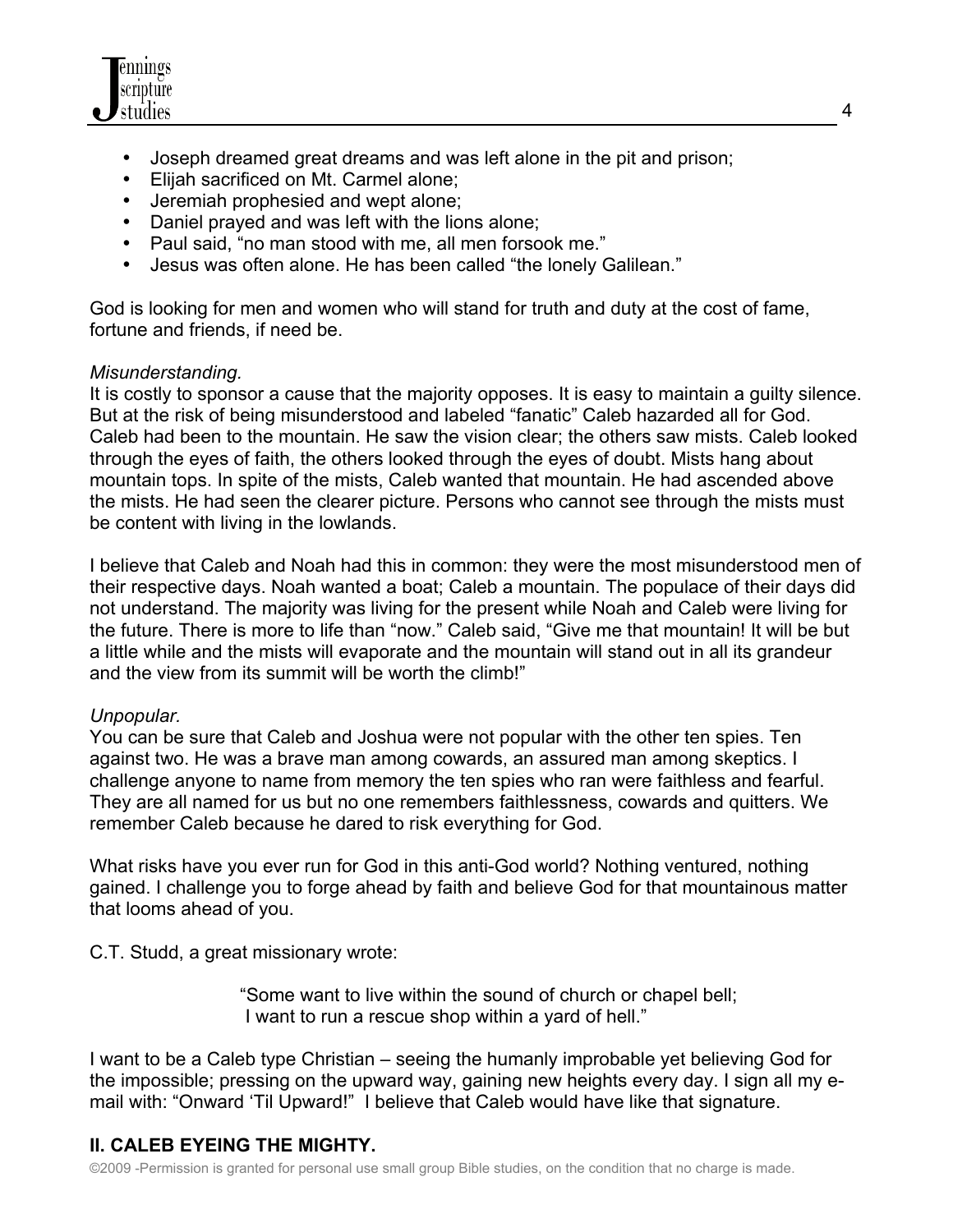When the ten spies said, "*"We are not able to go up against the people, for they are stronger than we"* (Numbers 13:31) that generation turned back and never did go into Canaan. Caleb's hopes of getting his mountain seemed to have been dashed. This was the most difficult time of his life.

Caleb's eye of faith saved him during this most difficult period. At this time he is past forty years of age, he is in his middle years of his life, that period of life beyond young adult-hood but before the onset of old age. By this time the average person is well on their way to accomplishing the goals they set for themselves many years before. But not Caleb.

He had been faithful to spy out the land when Moses sent him; he had pioneered and helped blaze the trail that others would eventually follow; he had been ready, even eager, to press ahead and occupy the land of Canaan that God had promised to His people, but through no fault of his own he was prevented from realizing his dream of capturing that mountain up in Hebron because of the unbelief of others. He was ready to go into the Promised Land but he was temporarily held back because of the faithlessness of others.

He seems to be a failure at forty. But the story is not over yet. This is what God said, *"they certainly shall not see the land of which I swore to their fathers, nor shall any of those who rejected Me see it. But My servant Caleb, because he has a different spirit in him and has followed Me fully, I will bring into the land where he went, and his descendants shall inherit it."* (Numbers 14:23-24)

It was to be forty years before Caleb realized his dream. In the meantime he was faced with war, famine and pestilence in the wilderness with the unbelieving generation that rebelled against God by refusing to possess the land of Canaan. He was forced to wait and watch while a whole generation died off.

How did he keep alive his vision of conquering a mountain? How did he retain his spiritual vigor and his sense of purpose? How did he keep the flame of hope burning when everyone and everything around him seemed so hopeless?

The answer is the secret of anyone's spiritual success. It is called vision or spiritual sight. We are told that Moses, *"By faith forsook Egypt, not fearing the wrath of the king; for he endured as seeing Him who is invisible."* (Heb. 11:27) Moses possessed the eye of faith. Caleb also possessed the eye of faith and that carried him through those middle years, those years between the vision and the reality, between the hope and the realization. Notice two things about Caleb in this regard:

# **A.** *He Kept His Eye On God* **– The Upward Gaze.**

Seven times in scripture we are told that Caleb *"wholly followed the Lord*." Literally, this statement in the Hebrew is, "He was full to fully go after God." That is, he was consumed with the desire to follow God. He, like Enoch, walked with God.

Caleb had a keen God-awareness. He followed the Lord because he kept his eye of faith upon the Lord. It is just that simple! You cannot follow someone unless you watch as you walk. Likewise, you cannot go after God without possessing the eye of faith that is looking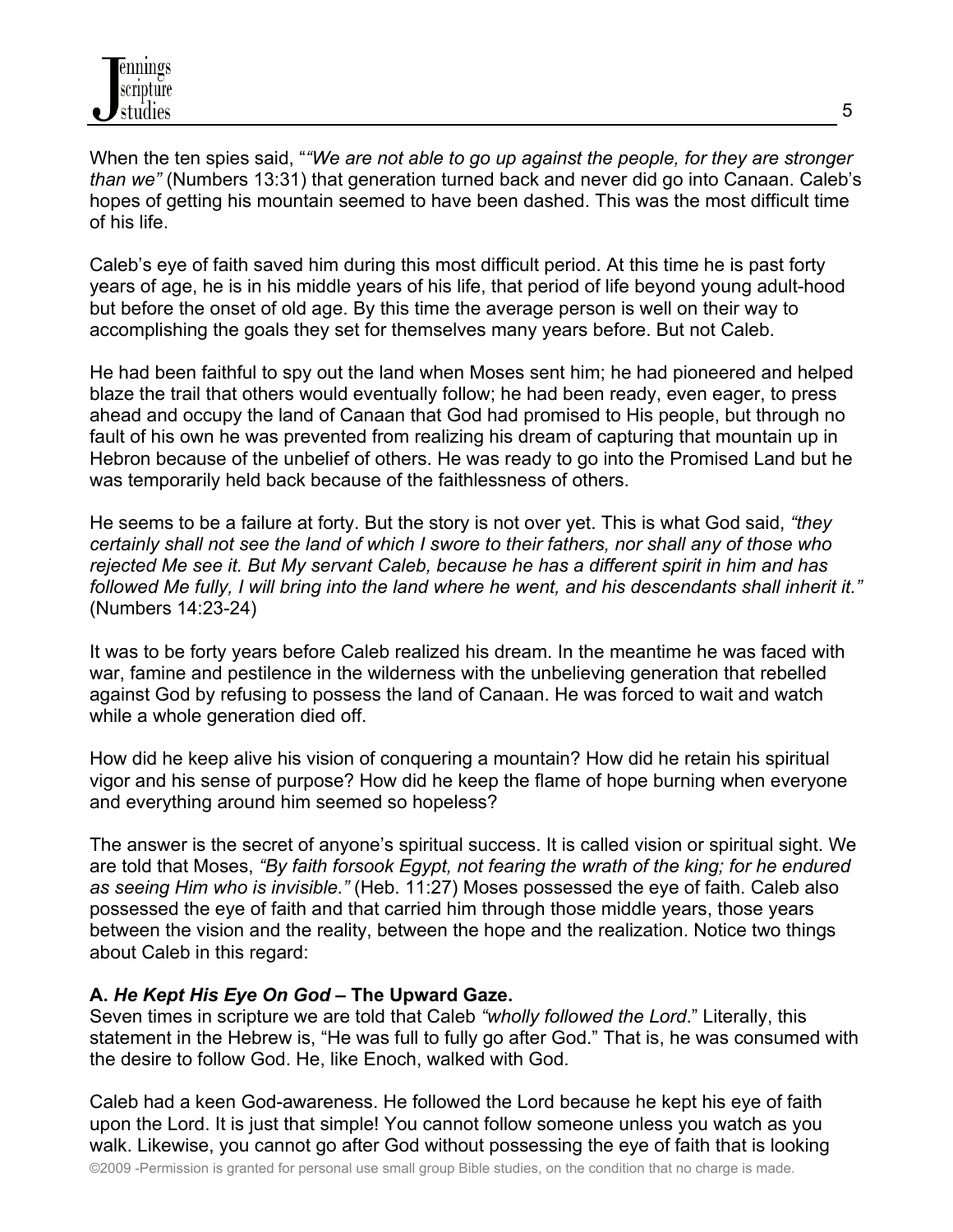heavenward. Caleb practiced the Hebrews 12:1-2 principle; *"Let us run with endurance the race that is set before us, looking unto Jesus, the author and finisher of our faith."*

It was the Godward gaze that enabled Caleb to make it through all those middle years of his life, waiting in the wilderness. Much happened to others in those intervening years but Caleb did not change. The 10 faithless spies died along with the whole company of doubters. Failure and frustration was everywhere. Moses also died and Joshua became the new leader.

But Caleb never forgot the mountain up in Hebron.

## **B. He Kept His Eye On The Goal. – The Onward Gaze.**

Caleb did not wilt in the wilderness because he not only kept his eye on the Promiser but he kept his eye on the promise as well! Others proposed to return to Egypt, but not Caleb – his goal was the place that he had been promised. God had made him a promise and he kept his eye upon it.

Caleb reminded Joshua, the new leader, of Moses' promise to him that he could have possession of the mountainous area around Hebron. Moses had said, *"Surely the land where your foot has trodden shall be your inheritance and your children's forever, because you have wholly followed the LORD my God."* (Joshua 14:9) He also reminded Joshua that God had given him that land: *"Now therefore, give me this mountain of which the LORD spoke in that day."* (Joshua 14:6)

God's promises never become obsolete. They are always of value until they are fulfilled. For over forty years the promise of God had fed the fire of Caleb's faith. Three times in the course of Caleb's short conversation with Joshua in Joshua chapter fourteen, he uses the expression: *"the Lord said"* or *"the Lord spoke*." (Joshua 14:6,10,12) Faith is predicated upon the word of God.

God promised him land and that meant that God intended to keep him alive until he possessed it. Every day that Caleb awoke, was proof that God was keeping His promise. During those lean years during which he was forced to endure the wilderness experience because of the unbelief of his countrymen, Caleb kept his eye upon his God and his goal. He did not lose sight of the future because of the clouds in the present.

If you do not have the opportunity to move forward immediately because of the unbelief of others around you, then pray that God will give you Caleb-like faith to be patient and to watch and wait and be prepared to move forward when the way is cleared. Remember, the future is as bright as the promises of God and whoever builds his/her life upon God's promises has the guarantee eventual fulfillment.

On his voyage to discover America, as day after day no land appeared, and again and again his crew tried to persuade him to turn back, even threatening mutiny, Columbus refused to heed them. Daily he entered into the ship's Log Book two words," Sailed on." He never lost sight of his goal. And neither should we!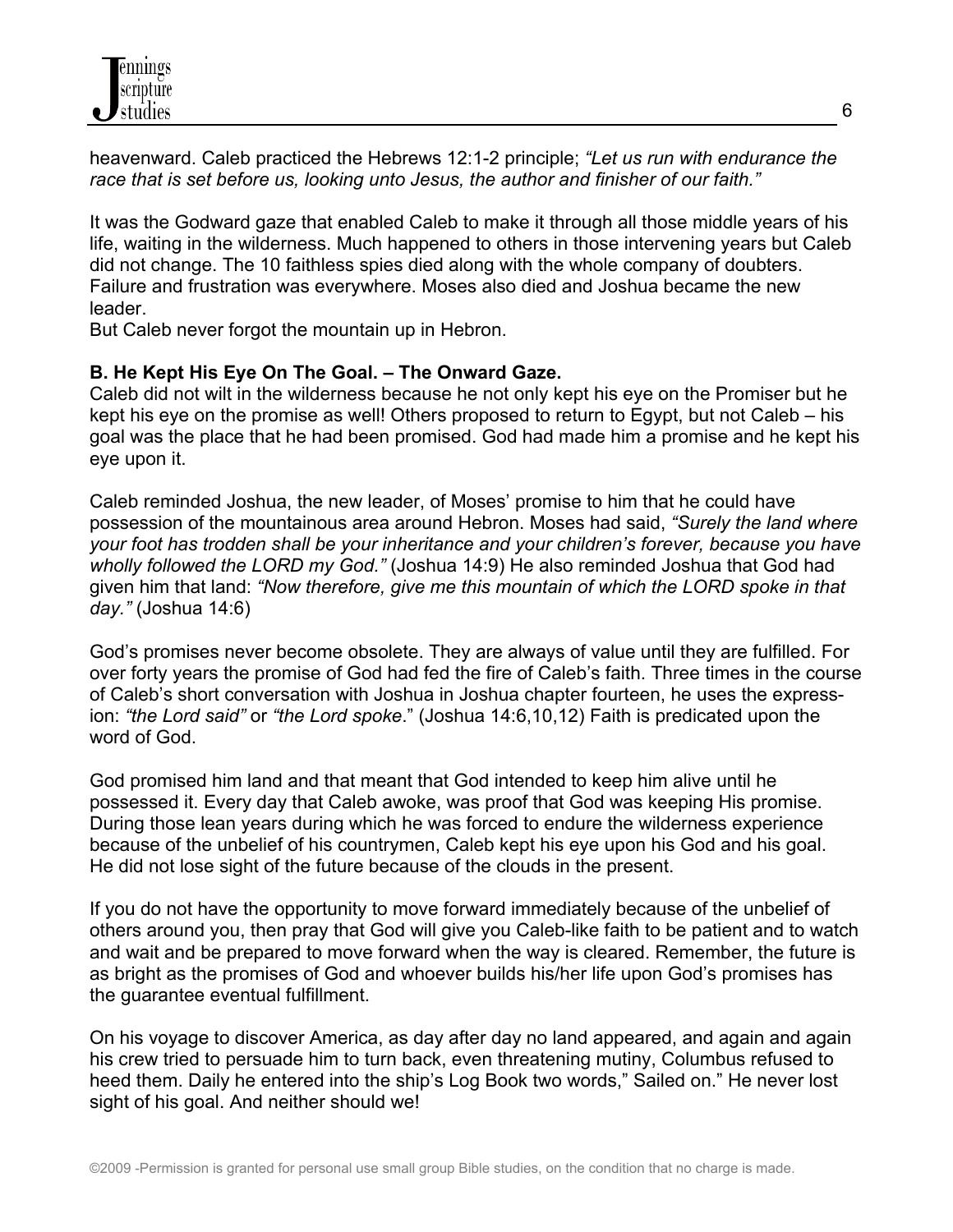

I stood with my aged parents on their carport at their retirement home in Florida, watching the sky very early one morning. We were waiting to see the space craft that was to be launched.

The television was turned on in the house and we were listening to the countdown and watching the sky. When the rocket was launched the sky lighted up with a brilliant glow that could be seen for hundreds of miles. Dad said, "I've been listening to the countdown and watching for the coming of the Lord for years. When He comes, it will be more glorious than that!" Like Caleb, we believers must keep our eyes upon the goal and press *"toward the goal for the prize of the upward call of God in Christ Jesus."* (Phil.3:14)

## **III. CALEB ASKING FOR A MOUNTAIN.**

We come to the last chapter in Caleb's life which is the most exciting. When the new generation under Joshua's leadership had conquered much of Canaan, the country was divided between the tribes of Israel. Now, after all these years, Caleb believes it is time to claim the land that he had seen so long ago when he was on the spying mission for Moses.

## **A. Caleb Claiming His Mountain.**

Caleb went to Joshua and claimed the mountain that he had set his heart upon more than forty years before. He said, *"Now therefore, give me this mountain of which the LORD spoke in that day; for you heard in that day how the Anakim were there, and that the cities were great and fortified. It may be that the LORD will be with me, and I shall be able to drive them out as the LORD said." And Joshua blessed him, and gave Hebron to Caleb the son of Jephunneh as an inheritance. Hebron therefore became the inheritance of Caleb the son of Jephunneh the Kenizzite to this day, because he wholly followed the LORD God of Israel."* (Joshua 14:12-14)

For 45 years since the spying mission where he discovered the mountain that he wanted, the fire had been burning in Caleb's heart. He had kept his eye upon God and the goal and now he was about to realize his vision. He said to Joshua, "*give me this mountain."*

Someone wrote a chorus about Caleb's claim containing these words:

 *"I want that mountain Where the milk and honey flow And the grapes of Eschol grow; I want that mountain That the Lords has given me!"*

Caleb made his greatest faith claim at age 85. He said to Joshua, *"And now, behold, the LORD has kept me alive, as He said, these forty-five years, ever since the LORD spoke this word to Moses while Israel wandered in the wilderness; and now, here I am this day, eightyfive years old. 11 As yet I am as strong this day as on the day that Moses sent me; just as my strength was then, so now is my strength for war, both for going out and for coming in."* (Joshua 14:10-11)

Some people are old at age 40, others are young at age 85. Youth is not only a time of life, it is a state of mind. Genuine faith never grows old. When others were yawning, Caleb was yearning. At the age when others were looking for a landing strip, Caleb was looking for a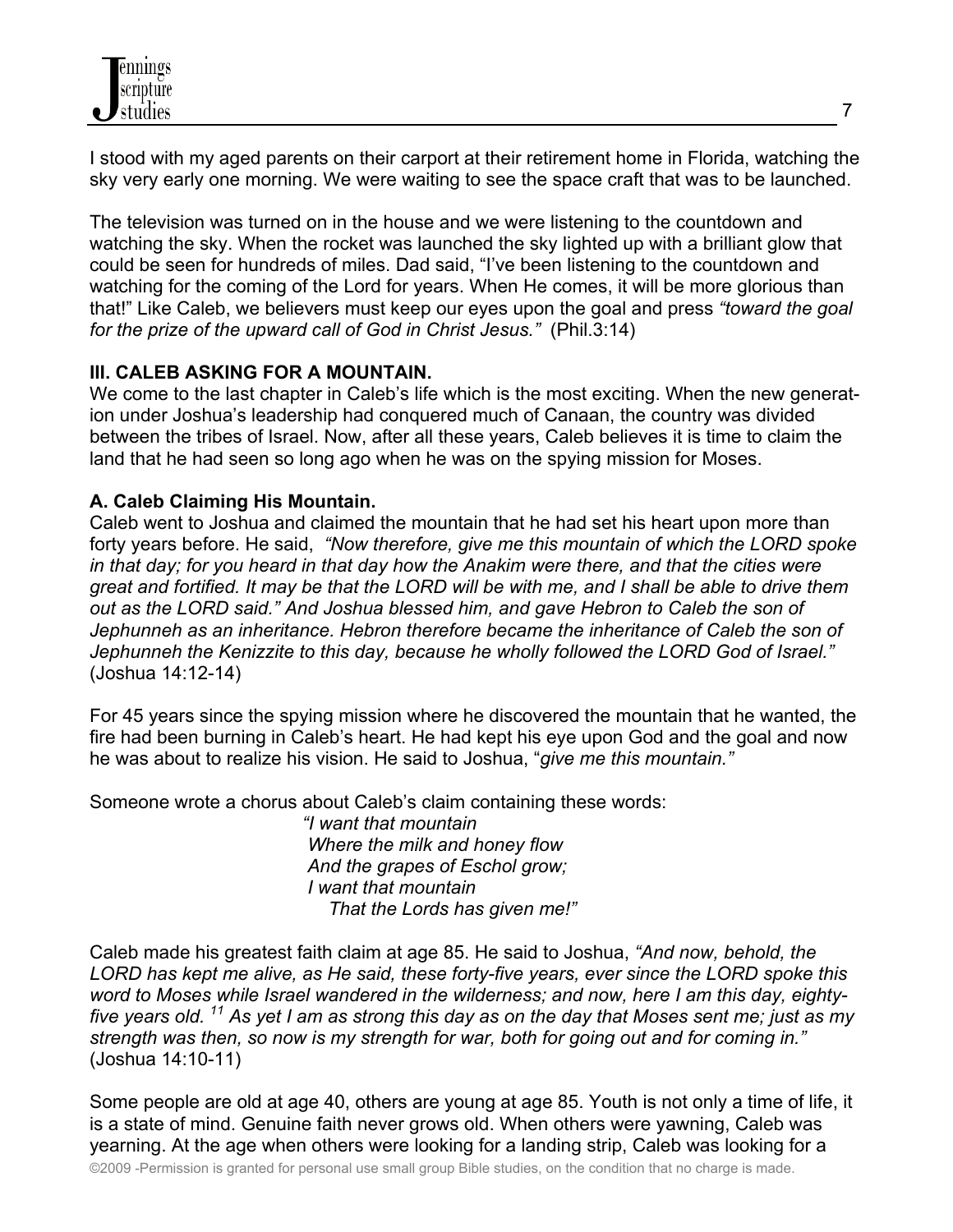launching pad! John Know cried out to God, "Give me Scotland or I die!" Caleb cried, "Give me this mountain!"

Have you ever claimed a mountain by faith? Mountains come in a variety of forms and sizes. To begin with, there is the mountain of the devil - that mountain would like to barricade all of us from God's best; there is the flesh with its lust, pride and greed that we need to conquer; there is the world to be overcome. These mountains are before all of us. Then there are the mountains of opportunity that loom before us and require the response of faith to ascend. There are mountains in our ministries, our families and our personal lives that are challenges for us. May God give the faith and courage to say of them, "Give me this mountain!" and having claimed it follow through and climb it.

# **B. Caleb Climbing His Mountain.**

*"And Joshua blessed him, and gave Hebron to Caleb the son of Jephunneh as an inheritance."* (Josh.14:13)

Claiming is one thing, climbing is quite another. It is my observation that there is more claiming than climbing by many Christians in our day. Claiming is relatively easy to do and pertains to "talk"; climbing pertains to "walk." When Joshua gave Caleb that which he had claimed by faith, the climb began. The Hebron area was uphill, the territory was rough, infested with giants and the cities were walled. Caleb had his work cut out for him.

Mountains make Calebs! He could not put on soft slippers, sit in an easy chair enjoying ease and self-indulgence and climb to higher ground. The soul grows and matures in faith and power in exact proportion to the size of the mountains one undertakes to climb for God. Caleb made it to the top. That reveals that Caleb's claim was not just spiritual talk in a church prayer meeting!

In a little churchyard in Switzerland is a tombstone on which is an unusual epitaph. The man buried there had been a famous mountain climber and had been killed by an avalanche. The inscription reads: "He died climbing." That would be a fitting epitaph for Caleb, however, he did not die climbing. There is more to the story.

# **C. Caleb Clashing On The Mountain.**

*"Caleb drove out the three sons of Anak from there: Sheshai, Ahiman, and Talmai, the children of Anak."* (Joshua 15:14)

What an amazing story! Caleb appeared to be finished at forty but here he is alive and armed at eighty-five and clashing with giants, taking possession of his mountain that he claimed forty-five years before. What faith! What a man! Can't you imagine the surprise of those giants when they saw an eighty-five year old man marching into their town? I suspect that their reaction was similar to that of Goliath's when the boy David approached him. He was indignant to think that such a weakling would dare challenge him.

Caleb and David share something in common, both fought giants. David, when he was considered to be too young and Caleb when he was considered to be too old. Faith is ever